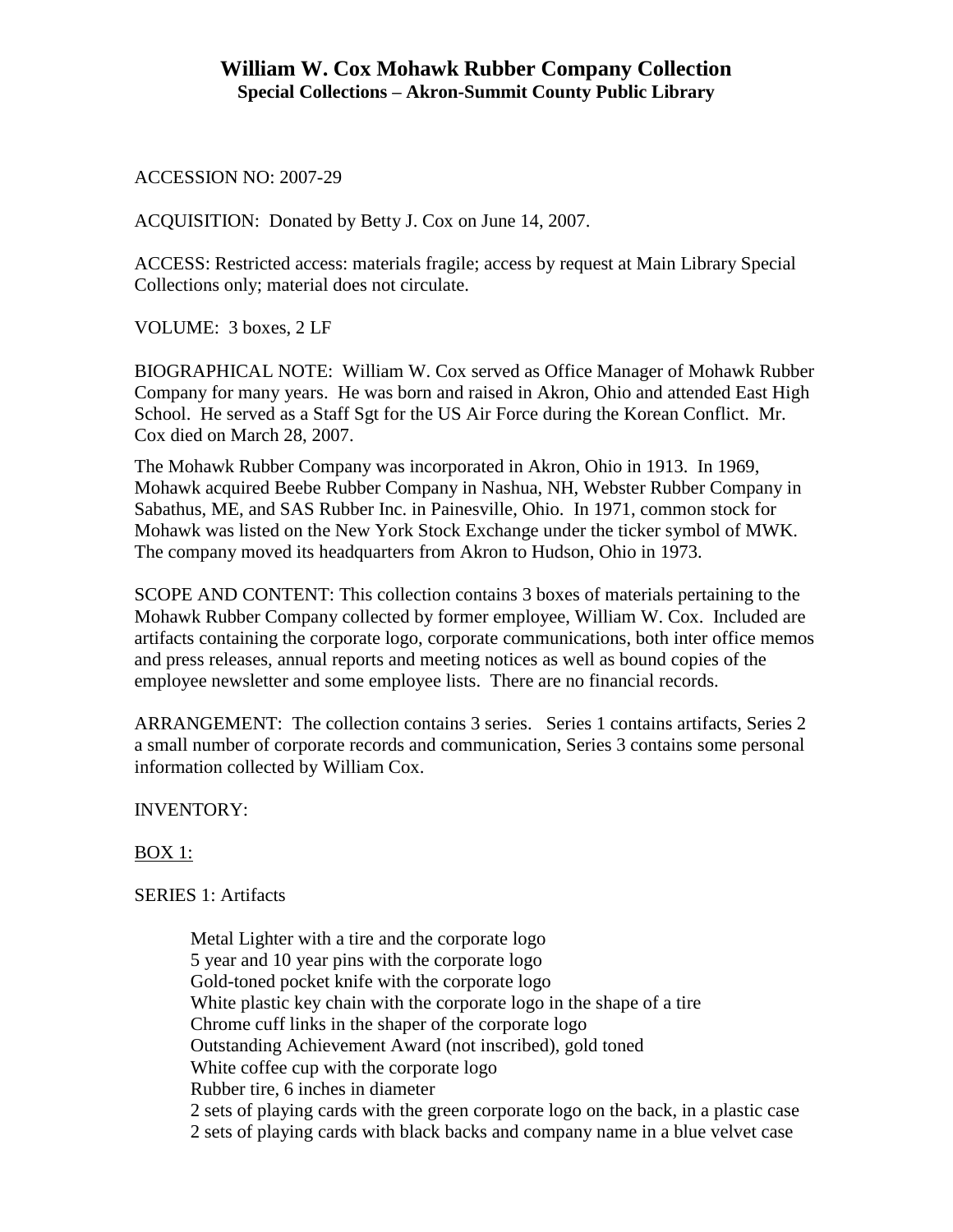# **William W. Cox Mohawk Rubber Company Collection Special Collections – Akron-Summit County Public Library**

5 patches containing variations of the corporate logo Chenille patch, 1958, from the Akron City Champions softball team Business Cards and holder for Office Manager, William W. Cox

Other artifacts loose on Shelf:

- Ceramic bust of corporate figurine, 1977, commissioned by Company President, Paul E. Nicholson and displayed in the atrium of the company's office. For more information, see Mohawk Journal, May/June/July, 17 inches x 8 inches
- Blue Plastic 3-Ring Binder with Mohawk Tire Ad on the front
- Black & White Poster of a Mohawk Tire Ad with a note on the back "Put in Wall Street Jr. Spring 1976."
- Black & White Poster of management team of Mohawk Rubber Co. Chrome standing Indian statue (corporate logo), 13 inches tall

### BOX 2:

Series 2: Corporate Information

Folders 1-28: Annual Reports: 1945, 1956-1982

Folder 29: Shareholder Meeting Notices:

| Notice of 1971 Annual Meeting of Shareholders                              |
|----------------------------------------------------------------------------|
| Notice of 1973 Annual Meeting of Shareholders and Proxy Statement          |
| Notice of 1974 Annual Meeting of Shareholders and Proxy Statement          |
| Notice of 1975 Annual Meeting of Shareholders and Proxy Statement          |
| Notice of 1976 Annual Meeting of Shareholders and Proxy Statement          |
| Notice of 1977 Annual Meeting of Shareholders and Proxy Statement          |
| Notice of 1978 Annual Meeting of Shareholders and Proxy Statement          |
| Notice of 1979 Annual Meeting of Shareholders and Proxy Statement          |
| Notice of 1980 Annual Meeting of Shareholders and Proxy Statement          |
| Notice of 1981 Annual Meeting of Shareholders and Proxy Statement          |
| Notice of 1982 Annual Meeting of Shareholders and Proxy Statement          |
| Notice of 1983 Invitation to a Special Meeting of Shareholders to consider |
| an Agreement to Merger (Equity Group Holdings)                             |

Folder 30: Application for Initial Public Stock Offering, Listing Application to New York Stock Exchange, Inc. B526, August 23, 1971

#### BOX 3:

Series 2: Corporate Information (continued)

Folder 1: Clippings